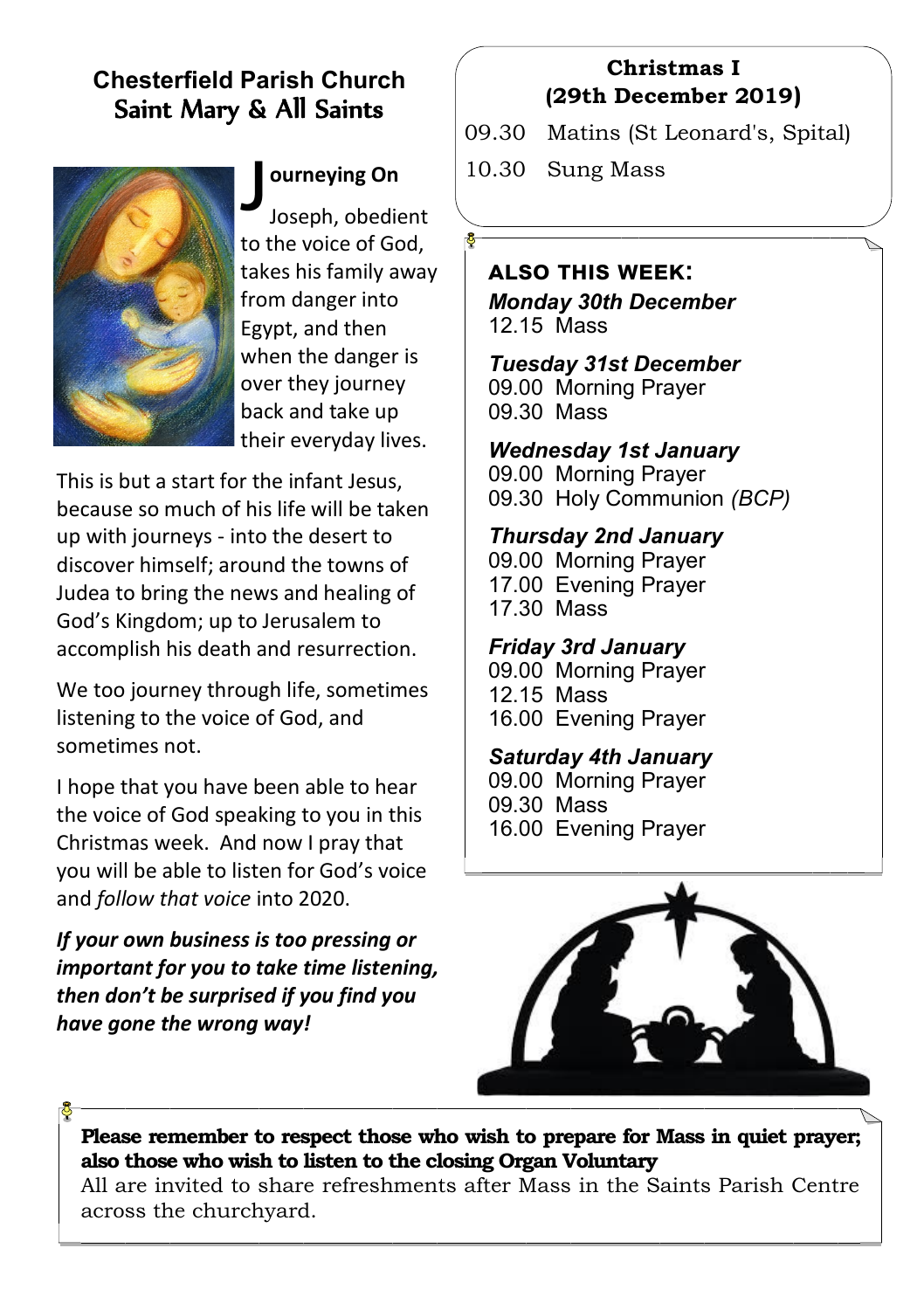#### **CHRISTMAS I - SUNG MASS**

# **Processional Hymn 36 Setting Grayston Ives**

#### **Collect Prayer**

Almighty God, who wonderfully created us in your own image and yet more wonderfully restored us through your Son Jesus Christ: grant that, as he came to share in our humanity, so we may share the life of his divinity; who is alive and reigns with you, in the unity of the Holy Spirit, one God, now and for ever. **Amen**

**A reading from the Letter to the Hebrews Hebrews 2.10-end** It was fitting that God, for whom and through whom all things exist, in bringing many children to glory, should make the pioneer of their salvation perfect through sufferings. For the one who sanctifies and those who are sanctified all have one Father. For this reason Jesus is not ashamed to call them brothers and sisters, saying, 'I will proclaim your name to my brothers and sisters, in the midst of the congregation I will praise you.' And again, 'I will put my trust in him.' And again, 'Here am I and the children whom God has given me.'

Since, therefore, the children share flesh and blood, he himself likewise shared the same things, so that through death he might destroy the one who has the power of death, that is, the devil, and free those who all their lives were held in slavery by the fear of death. For it is clear that he did not come to help angels, but the descendants of Abraham. Therefore he had to become like his brothers and sisters in every respect, so that he might be a merciful and faithful high priest in the service of God, to make a sacrifice of atonement for the sins of the people. Because he himself was tested by what he suffered, he is able to help those who are being tested.

This is the Word of the Lord. **Thanks be to God**

# **Gradual Hymn 40**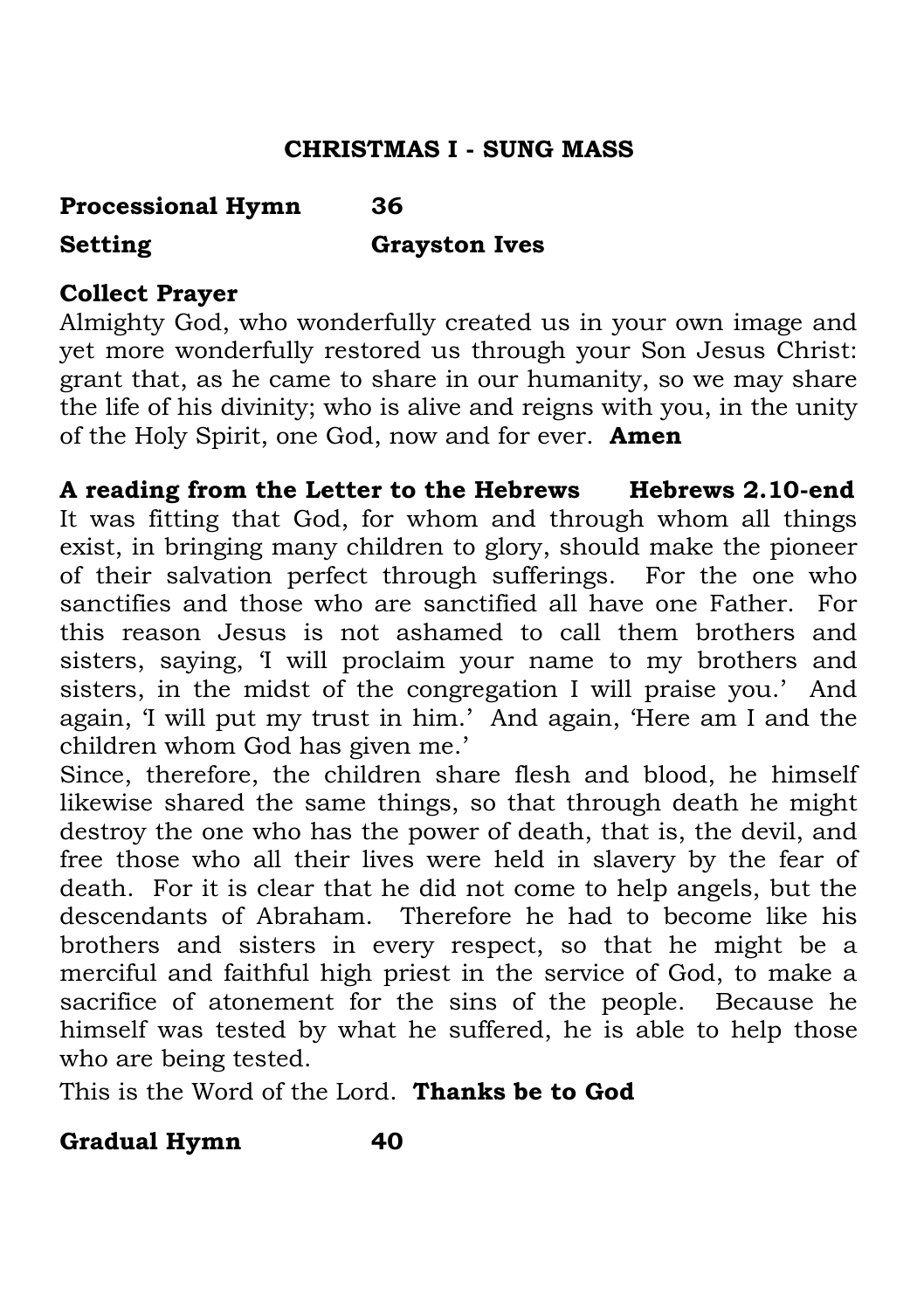### **Hear the Gospel of Christ according to St Matthew**

#### Glory to you, O Lord Matthew 2.13-end

Now after the wise men had left, an angel of the Lord appeared to Joseph in a dream and said, 'Get up, take the child and his mother, and flee to Egypt, and remain there until I tell you; for Herod is about to search for the child, to destroy him.' Then Joseph got up, took the child and his mother by night, and went to Egypt, and remained there until the death of Herod. This was to fulfil what had been spoken by the Lord through the prophet, 'Out of Egypt I have called my son.'

When Herod saw that he had been tricked by the wise men, he was infuriated, and he sent and killed all the children in and around Bethlehem who were two years old or under, according to the time that he had learned from the wise men. Then was fulfilled what had been spoken through the prophet Jeremiah: 'A voice was heard in Ramah, wailing and loud lamentation, Rachel weeping for her children; she refused to be consoled, because they are no more.'

When Herod died, an angel of the Lord suddenly appeared in a dream to Joseph in Egypt and said, 'Get up, take the child and his mother, and go to the land of Israel, for those who were seeking the child's life are dead.' Then Joseph got up, took the child and his mother, and went to the land of Israel. But when he heard that Archelaus was ruling over Judea in place of his father Herod, he was afraid to go there. And after being warned in a dream, he went away to the district of Galilee. There he made his home in a town called Nazareth, so that what had been spoken through the prophets might be fulfilled, 'He will be called a Nazorean.'

This is the Gospel of the Lord. **Praise to you, O Christ**

**Homily, Creed, Intercessions & Peace**

| <b>Offertory Hymn</b> | 26                             |
|-----------------------|--------------------------------|
| Postcommunion         | AM 72 (see separate sheet)     |
| <b>Voluntary</b>      | Fantasia on Wie schön leuchtet |
|                       | der Morgenstern                |
|                       | (Dietrich Buxtehude)           |